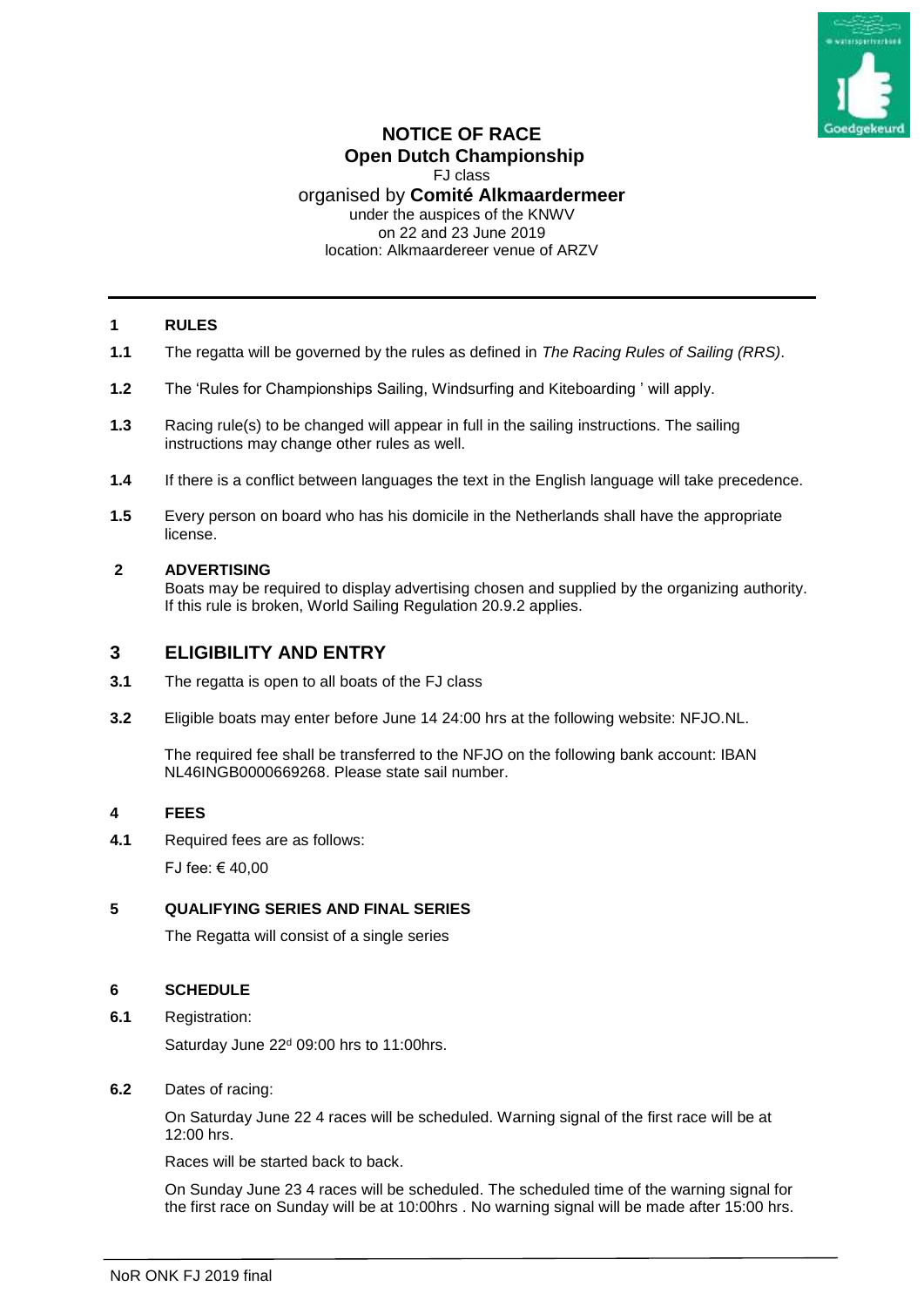

**6.3** On the last day of the regatta no warning signal will be made after 15:00 hrs.

## **7 MEASUREMENTS**

Each boat shall produce a valid measurement certificate.

#### **8 SAILING INSTRUCTIONS**

The sailing instructions will be available on Monday June 18 at [www.alkmaardermeer.nl](http://www.alkmaardermeer.nl/) and on the site of [www.nfjo.nl](http://www.nfjo.nl/)

#### **9 VENUE**

- **9.1** The race office is located at the following address ARZV, Clubhouse Klaas Hoornlaan 1, 1921 BM Akersloot. Telephone 025-1313920.
- **9.2** We will share the venue this event with the Int. H-Boot Class. For them it will not be a championship.
- **9.3** Attachment A shows the location of the regatta harbour.
- **9.4** Attachment B shows the location of the racing areas.

#### **10 THE COURSES**

The courses to be sailed will be as follows:

Olympic Triangle or variation on it. The target time of a race will be about 45 min.

#### **11 SPARE**

#### **12 SCORING**

- **12.1** Four races are required to be completed to constitute a series.
- **12.2** (a) When fewer than 5 races have been completed, a boat's series score will be the total of her race scores.
	- (b) When 5 ,6,7 or 8 races have been completed, a boat's series score will be the total of her race scores excluding her worst score.

### **13 SPARE**

#### **14 BERTHING**

Boats shall be kept in their assigned places in the boat park

- **15 SPARE**
- **16 SPARE**

#### **17 RADIO COMMUNICATION**

Except in an emergency, a boat that is racing shall not make voice or data transmissions and shall not receive voice or data communication that is not available to all boats.

#### **18 PRIZES**

The whole crew of the winning boat of the championship acquire the title "Class Champion" .

The responsible person of the winning boat acquires the Red Pennant of the RNWA.

The whole crew of the boats that are placed second and third acquire also medal(s) of the RNWA.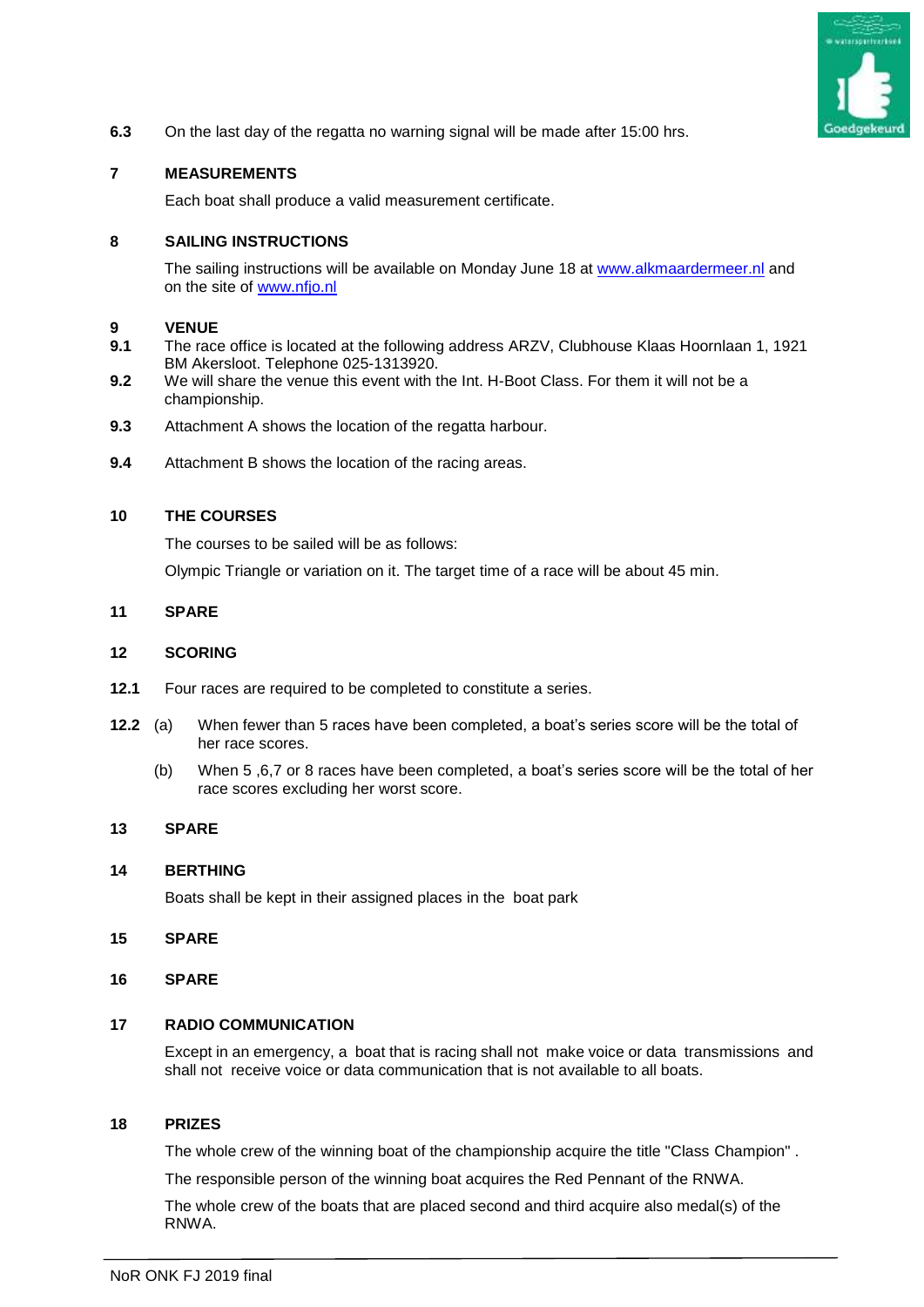

Other prizes may be available.

## **19 DISCLAIMER OF LIABILITY**

Competitors participate in the regatta entirely at their own risk. See RRS 4, Decision to Race. The organizing authority will not accept any liability for material damage or personal injury or death sustained in conjunction with or prior to, during, or after the regatta.

### **20 RIGHTS TO USE NAME AND LIKENESS**

By participating in this event, competitors automatically grant to the organizing authority and the event sponsors the right, in perpetuity, to make, use, and show, at their discretion, any photography, audio and video recordings, and other reproductions of them made at the venue or on the water from the time of their arrival at the venue, until their final departure, without compensation.

### **21 INSURANCE**

Each participating boat shall be insured with valid third-party liability insurance with a minimum cover of  $\epsilon$  1.500.000 per event or the equivalent.

### **22 FURTHER INFORMATION**

For further information please contact the NFJO or Sebastiaan Klaassen at [sebastiaan.klaassen@gmail.com](mailto:sebastiaan.klaassen@gmail.com)

It will be possible to place your camper on the parking lot of the ARZV, or to make your camping place in the green around the harbour, but follow therefor the instructions of the harbourmaster.

On Saturday a Sailors meal will be served, together with the H-boot sailors. An extra fee will be needed of max. € 20,00 p.p. Please sign in at your registration form.

## **Attachment A: the location of the harbor**